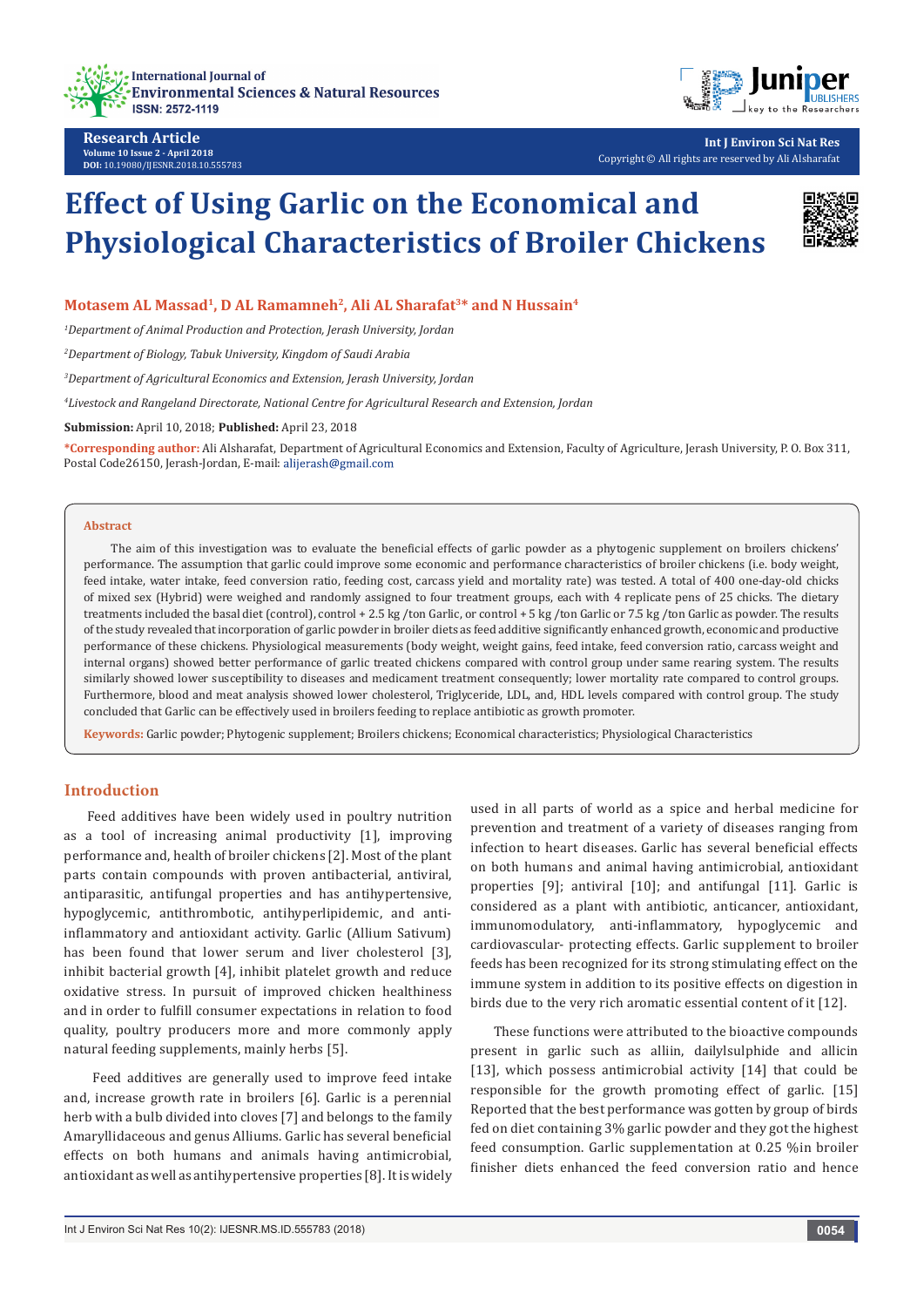growth rate of the birds and the best performance was attained by the group of birds fed on diet containing 3 % garlic powder had best feed conversion efficiency [16]. Tollba and Hassan [17] reported that garlic improved broiler growth, feed conversion ratio (FCR) and decreased mortality rate. Onibi et al. [18] reported that powdered garlic at 0.5 %might be incorporated as a growth promoter in the ration of Japanese quails. To the authors knowledge this is the first study carried out to investigate the effect of using garlic in basal diet of broilers on the overall performance, reduce spread of diseases and parasites in poultry cycles.

Therefore, we aimed to examine the effect of adding garlic powder in broiler diet on its productivity and physiological characteristics (i.e. body weight, feed intake, water intake, feed conversion ratio, feeding cost, carcass yield and mortality rate).The results from this experiment will be used for further research studies in layers and other animal species (Turkey or sheep and goats…etc.).

#### **Materials and Methods**

The experiment was conducted at Livestock Field Research Station; Department of Animal Production, Faculty of Agriculture, at Jerash University/ Jordan.

#### **Animals and dietary treatments**

Fourteen hundred one-day-old chicks of mixed sex (Hybrid) were weighed and randomly assigned to each of the four treatment groups, each with 4 replicate pens of 25 chicks. The dietary treatments included the basal diet (control), control + 2.5 kg /ton garlic, or control + 5 kg /ton garlic or 7.5 kg / ton garlic as powder. Basal diet was formulated according to nutrient requirements of broilers provided by National Research Council [19]. Birds were fed a starter diet from day 0 to 21 and grower diet from day 22 to 42. All the dietary treatments were added to the basal diets. Chicks were raised on floor pens (120 cm×120 cm×80 cm) for 6 weeks and had free access to feed and water throughout the entire experimental period. The lighting program consisted of a period of 23 h light and 1 h of darkness. The ambient temperature in experimental house was maintained at 32 °C during the first week and gradually decreased by 3 °C in the second and third weeks, and finally fixed at 22 °C thereafter. **Results**

Both groups either control or treatment groups were vaccinated according to vaccination schedule that are used in Jordanian farming under normal rearing system according to the following vaccination program. (d1 and 7: Infectious Bronchi and New Castle, d 14:Gumboro; d 21: New Castle vaccine). During the experimental period no medicaments were offered to the chickens groups either controlled or treated with garlic.

#### **Performance and carcass components**

Body weights of birds were determined every week. Feed intake and weight gain were recorded during a 7 d period on a per cage basis and feed conversion ratio (FCR) was calculated. Mortality was recorded as it occurred and was used to adjust the total number of birds to determine the total feed intake per bird and FCR. At 42 d of age, two birds per replicate were randomly chosen, based on the average weight of the group and slaughtered through cutting carotid arteries. Carcasses weights, dressing percentages, carcass cuts that included: wings, back, breast and legs, abdominal fat were weighed. Internal organs (Crop, proventriculus, gizzard, liver, heart, and small intestine) were weighed separately. The length of small intestine and the weight were record. Meat samples from (Breast, leg, liver) after boneless, were separately ground in a meat grinder and samples from each part were used for dry matter, protein and fat determination.

Cecal microbial count and populations, mortality rate, meat sensory quality test, and intestinal lesion scoring were measured also with veterinary specialist. Blood samples were collected after slaughtering of the chickens into heparinized tubes from 8 chicks within treatments deprived of feed for 24 hours at the end of experiment (42 d). Serum were obtained by centrifuge blood at 4000 round per minute for 10 minutes to evaluate s cholesterol, triglycerides, HDL, LDL, total protein, and albumin.

#### **Statistical Analysis**

Data from the randomized design were subjected to an analysis of variance using the MIXED model procedure of SAS. An ANOVA with repeated measures were used. The mean differences among different treatments were separated by Turkey-Kramer test. A level of (P<0.05) was used as the criterion for statistical significance.

| Age / Week | Dietary Treatment (kg / ton)  |                                |                                |                                |  |
|------------|-------------------------------|--------------------------------|--------------------------------|--------------------------------|--|
|            | $\mathbf{0}$                  | 2.5                            | C                              | 7.5                            |  |
| First      | $162.8 \pm 0.7^{\circ}$       | $164.3 \pm 0.7$ <sup>a</sup>   | $167.3 \pm 0.7^{\circ}$        | $166.3 \pm 0.7^{\circ}$        |  |
| Second     | $374.9 \pm 0.7$ <sup>a</sup>  | $352.2 \pm 0.7$ be             | $379.4 \pm 0.7$ <sup>bc</sup>  | $370.3 \pm 0.7$ <sup>bd</sup>  |  |
| Third      | 690.5 $\pm$ 0.7 a             | $690.1 \pm 0.7$ <sup>ae</sup>  | $758.9 \pm 0.7$ <sup>bc</sup>  | $723.3 \pm 0.7$ <sup>bd</sup>  |  |
| Fourth     | $1120.8 \pm 0.7$ <sup>a</sup> | $1140.1 \pm 0.7$ be            | $1217.9 \pm 0.7$ <sup>bc</sup> | $1181.0 \pm 0.7$ <sup>bd</sup> |  |
| Fifth      | $1549.7 \pm 0.7$ <sup>a</sup> | $1582.1 \pm 0.7$ <sup>bd</sup> | $1653.5 \pm 0.7$ <sup>bc</sup> | $1549.4 \pm 0.7$ <sup>ae</sup> |  |
| Sixth      | $2053.7 \pm 0.7$ <sup>a</sup> | $2115.7 \pm 0.7$ be            | $2277.7 \pm 0.7$ <sup>bc</sup> | $2213.8 \pm 0.7$ <sup>bd</sup> |  |

**Table 1**: Average body weight (gram / bird) when supplementary powder garlic (0, 2.5, 5, and 7.5 kg/ ton) added to the ration per week.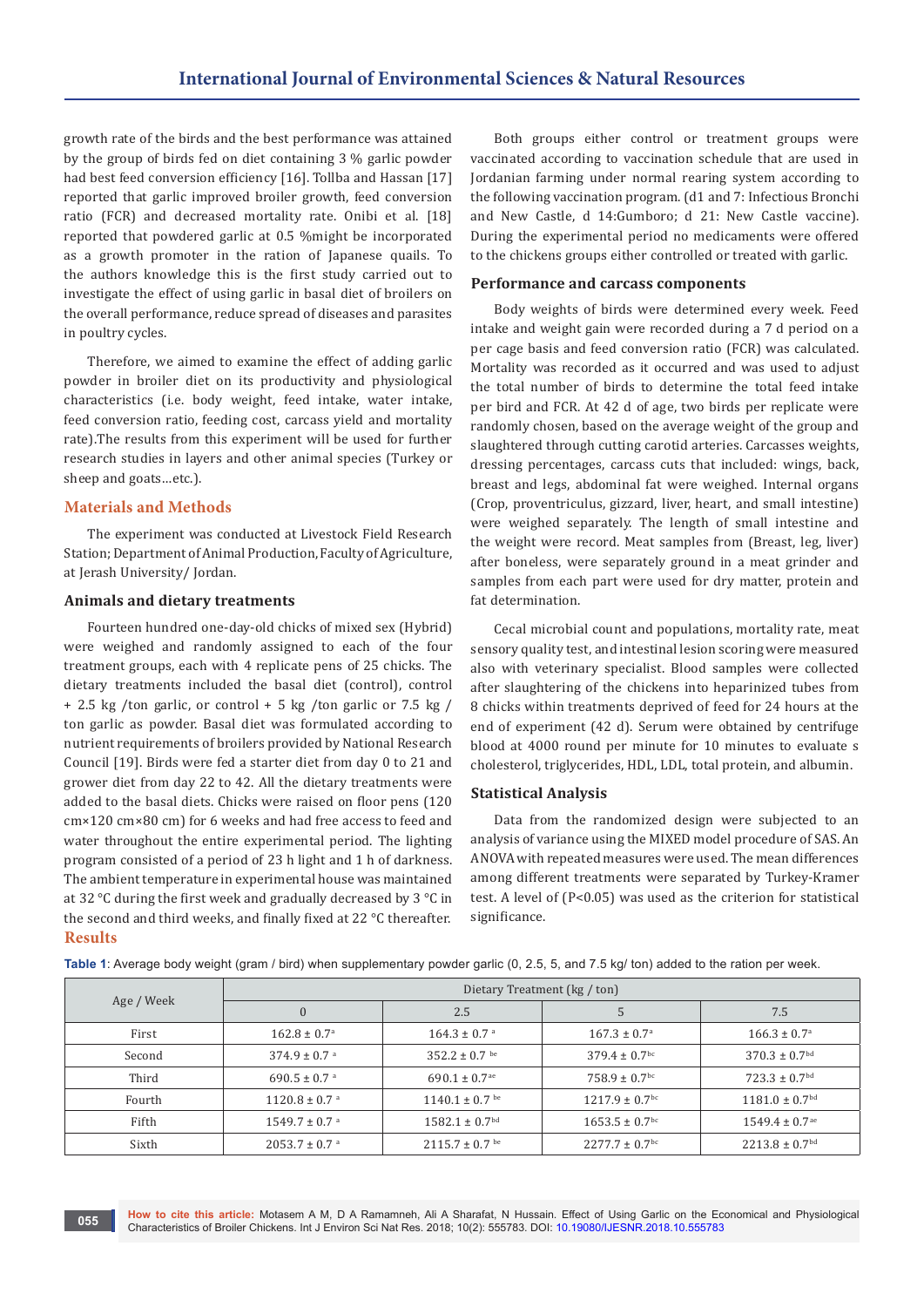Results showed that garlic powder improved bird's body weight. The body weight increases significantly every week with higher rates when garlic powder offered at 5 kg /ton level. Furthermore, using garlic showed earlier effect on body weight at the second week of age (Table 1). The internal organs including the digestive tract and other inedible parts, which form a large part of the weight further, have heavier weight when garlic were offered compared to control group. Carcass weight showed better characteristic of treated chicken with garlic compared

with the control group under same rearing system. Feed intake significantly (P<0.05) tended to be higher in the birds that fed on garlic powder diets compared to the control group under same rearing system (Table 2). Increasing body weight resulted in increasing carcass and eviscerated yields at 5 kg /ton of used garlic powder (Table 3). In addition, using garlic powder resulted in increased body weight changes and improved feed conversion ratio compared with control group birds.

**Table 2:** Average feed intake (gram / bird), feed conversion ration when supplementary powder garlic (0, 2.5, 5, and 7.5 kg/ ton) added to the ration per week.

| Age / Week | Dietary Treatment (kg / ton) |                     |                     |                     |  |
|------------|------------------------------|---------------------|---------------------|---------------------|--|
|            | $\bf{0}$                     | 2.5                 | 5                   | 7.5                 |  |
| First      | $137.0 \pm 1.2a$             | $138.8 \pm 1.2a$    | $147.5 \pm 1.2a$    | $138.3 \pm 1.2a$    |  |
| Second     | $266.5 \pm 1.2 a$            | $267.5 \pm 1.2$ ac  | $260.8 \pm 1.2$ ad  | $268.8 \pm 1.2$ ac  |  |
| Third      | $524.0 \pm 1.2 a$            | $516.3 \pm 1.2$ be  | $547.0 \pm 1.2$ bc  | $525.3 \pm 1.2$ ad  |  |
| Fourth     | $805.8 \pm 1.2 a$            | $802.8 \pm 1.2$ ad  | $803.8 \pm 1.2$ ad  | $827.3 \pm 1.2$ bc  |  |
| Fifth      | $881.8 \pm 1.2 a$            | $849.3 \pm 1.2$ bc  | $821.3 \pm 1.2$ be  | $834.5 \pm 1.2hd$   |  |
| Sixth      | $1082.8 \pm 1.2$ a           | $1078.8 \pm 1.2$ ae | $1223.0 \pm 1.2$ bc | $1180.5 \pm 1.2$ hd |  |
| $FCR**$    | $1.23 \pm 0.43$ a            | $1.25 \pm 0.49$ a   | $1.22 \pm 0.49$ a   | $1.23 \pm 0.47$ a   |  |

**Table 3:** Average live, carcass weight (gram / bird) and dressing percent when supplementary garlic powder (0, 2.5, 5, and 7.5 kg/ ton) added to the ration.

|                        | Dietary Treatment (kg / ton)  |                              |                              |                                |  |
|------------------------|-------------------------------|------------------------------|------------------------------|--------------------------------|--|
| Variable (gram)        | 2.5<br>$\bf{0}$               |                              | 5                            | 7.5                            |  |
| Live weight            | $2053.8 \pm 3.5^a$            | $2115.8 \pm 3.9$ be          | $2277.8 \pm 3.9$ bc          | 2213.6±3.0bd                   |  |
| Carcass weight         | $1503.3 \pm 2.6$ <sup>a</sup> | $1575.3 \pm 2.6$ be          | $1715.3 \pm 3.6$ bc          | $1655.8 \pm 3.4$ <sup>bd</sup> |  |
| Chest weight           | 523.9 $\pm$ 0.9 $a$           | 562.4 $\pm$ 0.9 be           | $632.1 \pm 1.3$ bc           | $595.7 \pm 1.2^{bd}$           |  |
| Thigh weight           | 485.5±0.8 $a$                 | 496.2 $\pm$ 0.8 be           | $514.1 \pm 1.1$ bc           | $510.0 \pm 1.0^{bd}$           |  |
| Back weight            | $202.9 \pm 0.4$ <sup>a</sup>  | $217.4 \pm 0.4$ be           | $224.7 \pm 0.5^{bc}$         | $218.6 \pm 0.4^{bd}$           |  |
| Wings weight           | $163.4 \pm 0.3$ <sup>a</sup>  | $175.5 \pm 0.3$ be           | $199.0 \pm 0.4$ bc           | $187.1 \pm 0.4^{bd}$           |  |
| Neck weight            | $85.8 \pm 0.2$ <sup>a</sup>   | 93.4 $\pm$ 0.2 be            | 99.6 $\pm$ 0.2 <sup>bd</sup> | $101.3 \pm 0.1$ bc             |  |
| Abdominal fat weight   | $124.8 \pm 0.2$ <sup>a</sup>  | $41.4 \pm 0.1$ <sup>bc</sup> | $37.4 \pm 0.1$ be            | $43.1 \pm 0.1$ <sup>bd</sup>   |  |
| Digestive tract weight | $173.9 \pm 0.3$ <sup>a</sup>  | $166.5 \pm 0.3$ be           | $168.4 \pm 0.4^{bd}$         | $176.7 \pm 0.4$ bc             |  |
| Crop weight            | $8.4 \pm 0.1$ <sup>a</sup>    | $7.4 \pm 0.1$ <sup>bd</sup>  | $6.7 \pm 0.1$ be             | $8.1 \pm 0.1$ ac               |  |
| Proventriculus weight  | $8.3 \pm 0.1$ <sup>a</sup>    | $8.0 \pm 0.1$ ad             | $8.4 \pm 0.1$ ad             | $9.3 \pm 0.1$ bc               |  |
| Gizzard weight         | $47.8 \pm 0.1$ <sup>a</sup>   | $54.2 \pm 0.1$ bc            | $40.5 \pm 0.1$ be            | $47.7 \pm 0.1$ ad              |  |
| Small intestine weight | $63.3 \pm 0.1$ <sup>a</sup>   | $67.7 \pm 0.1$ bc            | $54.4 \pm 0.1$ <sup>bd</sup> | $69.2 \pm 0.1$ bc              |  |
| Liver weight           | $47.8 \pm 0.1$ <sup>a</sup>   | $54.2 \pm 0.1$ bc            | $40.5 \pm 0.1$ be            | $47.7 \pm 0.1$ <sup>bd</sup>   |  |
| Heart weight           | $13.8 \pm 0.1 +$              | $11.0 \pm 0.1$ <sub>bc</sub> | $10.3 \pm 0.1$ <sup>bd</sup> | $11.6 \pm 0.1$ bc              |  |

Using garlic powder promote small intestine length in compare with control groups and depressed in lesion scores of small intestine and lowering the coccidian eggs account when garlic powder is added to the ration (Table 4). Using garlic in broiler diet reduced the blood cholesterol, Albumin, Triglyceride, and HDL as compared to the standard levels. As shown in the table above, chicken those have garlic in their feeding are with lower cholesterol, Triglyceride, LDL, HDL levels compared with control groups (Table 5).

### **Discussions**

Garlic has several beneficial effects on both humans and animals, because it having antimicrobial, antioxidant as well as antihypertensive properties. These functions were attributed to bioactive components present in garlic, one of which is sulphurcontaining organic compound known as diakylpolysufides that possess antimicrobial activity that could be responsible for the growth promoting effect of garlic [8] Similar results obtained by a study conducted by Safa et al., [20] that showed, using diet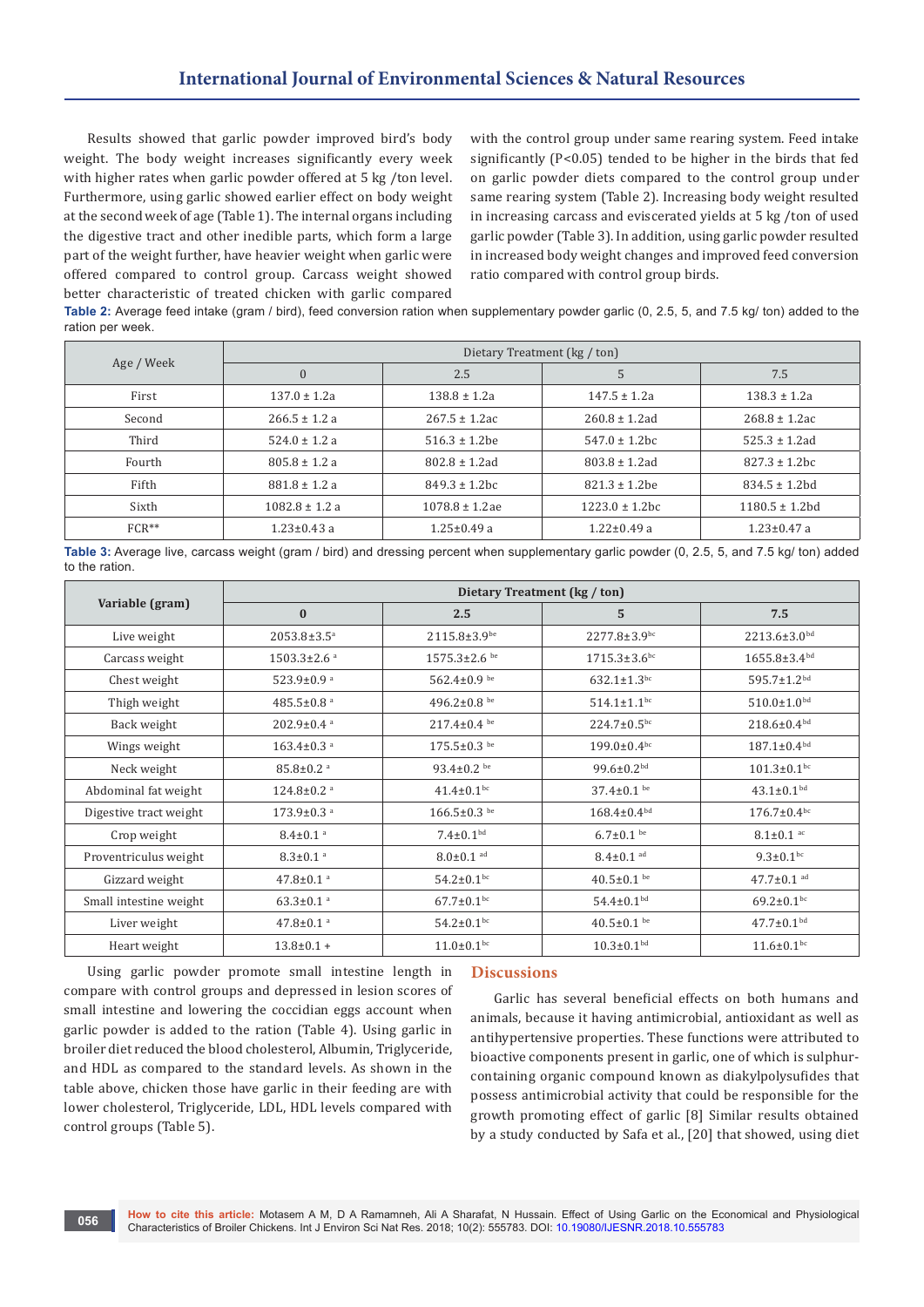with 3% garlic powder had significantly (P<0.05) heaviest body weight gain, highest feed intake, best feed conversion ratio with highest dressing and breast percentages. Improved feed intake was noticed in chicks fed with garlic powder compared with

the control chicks under same rearing system. This could be attributed, as in the improvement of body weight, to the growth promoting effect of garlic.

**Table 4:** Average small intestine long (cm) when supplementary powder garlic (0, 2.5, 5, and 7.5 kg/ ton) were added to the ration.

|                                  | Dietary Treatment (kg / ton) |                               |                               |                             |  |
|----------------------------------|------------------------------|-------------------------------|-------------------------------|-----------------------------|--|
| Age / Week                       |                              | 2.5                           |                               | 7.5                         |  |
| Small intestine long (cm)        | $201.0 \pm 1.8$ <sup>a</sup> | $203.0 \pm 1.8$ <sup>ae</sup> | $237.0 \pm 2.2$ <sup>bc</sup> | $230.0 \pm 1.4^{bd}$        |  |
| Small Intestine lesion score (n) | $11.0 \pm 3.3^{\circ}$       | $11.3 \pm 2.1$ <sup>ac</sup>  | $7.8 \pm 4.2$ <sup>ad</sup>   | 9.0 $\pm$ 2.4 <sup>bd</sup> |  |
| Coccidia eggs account $(n X104)$ | $4.5 \pm 2.1$ <sup>a</sup>   | $4.0 \pm 1.8$ <sup>ac</sup>   | $3.5 + 1.7$ <sup>bcd</sup>    | $3.3 \pm 1.7$ <sup>ac</sup> |  |

Similar results obtained by Elagib et al. [15] who reported that the best performance was attained by the group of birds fed on diet containing 3 % garlic as a powder. Furthermore, Racesi et al. [21] indicated that, diet supplemented with garlic powder at level 1-3% had significantly feed intake compared to the control diet without garlic. Using garlic powder improved feed conversion ratio in this investigation that can be attributed to allicin active ingredients in garlic that promotes the performance of intestinal

flora, thereby improving digestion and enhance the utilization of energy. In addition, the better-feed conversion ratio can be attributed to the antibacterial properties of the garlic powder, which resulted in better absorption of the nutrients in the gut and finally leading to improvement in feed conversion ratio. Tollba and Hassan [17] reported that added garlic to broiler ration improved broiler growth and feed conversion ratio (FCR) and decreased mortality rate.

**Table 5:** Average blood cholesterol, Albumin, Triglyceride and HDL levels when supplementary garlic powder (0, 2.5, 5, and 7.5 kg/ ton) were added to the ration.

|                              | Dietary Treatment (kg / ton)  |                               |                                |                               |                                |
|------------------------------|-------------------------------|-------------------------------|--------------------------------|-------------------------------|--------------------------------|
| Age / Week                   | $\bf{0}$                      | 2.5                           | 5                              | 7.5                           | <b>Standards</b>               |
| Blood Cholesterol (mg/dl)    | $267.4 \pm 69.2$ <sup>a</sup> | $238.0 \pm 14.1$ <sup>a</sup> | $240.0 \pm 10.0^a$             | $236.0 \pm 19.8$ <sup>a</sup> | $211.5 \pm 48.9^{\circ}$       |
| Blood Albumin (mg / dl)      | $6.9 \pm 1.1$ <sup>a</sup>    | $6.0 \pm 0.5^{\circ}$         | $5.7 \pm 1.1$ <sup>a</sup>     | $6.1 \pm 0.7^{\text{a}}$      | $5.2 \pm 0.5^{\rm b}$          |
| Blood Triglyceride (mg / dl) | $154.6 \pm 46.6^a$            | 90.4 $\pm$ 14.5 <sup>bc</sup> | $74.0 \pm 16.4$ <sup>bc</sup>  | $80.3 \pm 3.8$ <sup>bc</sup>  | $195.7 \pm 27.4$ <sup>bd</sup> |
| $HDL$ (mg /dl)               | $200.8 \pm 18.4$ <sup>a</sup> | $178.3 \pm 4.5$ <sup>bc</sup> | $165.5 \pm 10.9$ <sup>bc</sup> | $162.1 \pm 10.4^{bd}$         | $171.0 \pm 5.5$ <sub>bcd</sub> |
| $LDL$ (mg /dl)               | $34.8 \pm 70.9^{\circ}$       | $52.7 \pm 25.7^{\circ}$       | $58.6 \pm 16.4^{\circ}$        | $57.0 \pm 23.8^{\circ}$       | $22.5 \pm 44.6^a$              |

Data presented in table 5 shows that addition of garlic in diet reduced the blood cholesterol, Albumin, Triglyceride and HDL levels compared with standard levels that reflect the possible mechanism of the lowering action of S-allyl cysteine sulfoxide which is found in Garlic. Prasad et al. [22] reported similar findings were total cholesterol, Triglycerides, and LDL was significantly decreased by adding Garlic to broiler ration.

## **Conclusions**

Incorporation of garlic powder in broiler diet as feed additive significantly enhanced growth, economic and productive performance of broiler chicks. Physiological measurements (body weight, weight gains, feed intake, feed conversion ratio, carcass weight and internal organs) showed better characteristic of chicken fed with garlic compared with control group under same rearing system. Our investigation showed lower mortality rate, lower susceptibility to diseases and medicament treatment when we used garlic. Meat and blood characteristics showed lower cholesterol, Triglyceride, LDL, HDL levels compared with control group.

It can be concluded that; addition of garlic as growth promoter end in reducing the costs of production through improve feed conversion ratio, weight gain and feeding efficiency of treated groups compared with untreated groups. The economical evaluation of the experimental diets indicated that, the diet with garlic powder showed higher profitability as compared to the control group. Garlic can be effectively used to replace the antibiotic growth promoter in poultry feed.

### **Acknowledgements**

Authors are grateful to the Department of Animal Production, Faculty of Agriculture, at Jerash University/ Jordan.

#### *References*

- 1. [Lee MH, Lee HJ, Ryu PD \(2001\) Public Health Risks: Chemical and](https://www.ajas.info/journal/view.php?number=19850)  [Antibiotic Residues Review. Asian-Australian Journal of Animal](https://www.ajas.info/journal/view.php?number=19850)  [Science 14: 402-413.](https://www.ajas.info/journal/view.php?number=19850)
- 2. Kostadinovic LJ (2013) Herbs and animal health. Monograph University of Novi Sad, Institute for Food Technology, Novi Sad, Serbia 1: 1- 86.
- 3. [Qureshi AA, Abuirmeileh N, Din ZZ, Elson CE, Burger WC \(1983\)](https://www.ncbi.nlm.nih.gov/pubmed/6877039)  [Inhibition of cholesterol and fatty acid biosynthesis in liver enzymes](https://www.ncbi.nlm.nih.gov/pubmed/6877039)  [and chicken hepatocytes by polar fractions of garlic lipids 18: 343- 348.](https://www.ncbi.nlm.nih.gov/pubmed/6877039)
- 4. [Cavallito CJ, Buck JS, Suter CM \(1994\) Allicin, the antibacterial principle](https://pubs.acs.org/doi/abs/10.1021/ja01239a049)  [of Allium sativum. Determination of the chemical composition, Journal](https://pubs.acs.org/doi/abs/10.1021/ja01239a049)  [of the American Chemical Society 60: 1952-1958.](https://pubs.acs.org/doi/abs/10.1021/ja01239a049)
- 5. [Iji PA, A Saki, DR Tivey \(2001\) Body and intestinal growth of broiler](https://www.ncbi.nlm.nih.gov/pubmed/11572627)  [chicks on a commercial starter diet. Intestinal weight and mucosal](https://www.ncbi.nlm.nih.gov/pubmed/11572627)  [development, British Poultry Science 42: 505-513.](https://www.ncbi.nlm.nih.gov/pubmed/11572627)